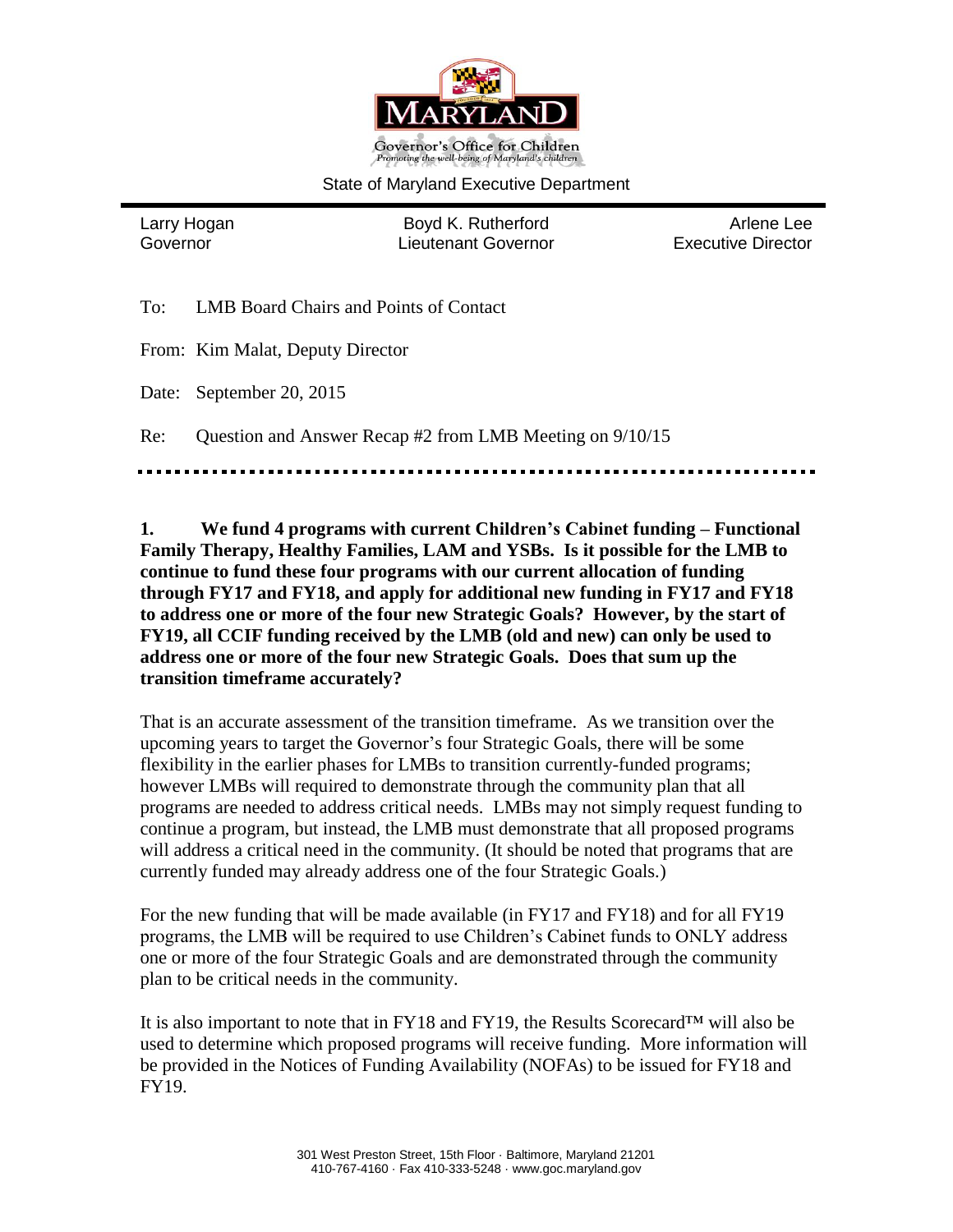# **2. In adopting the tenets of youth engagement, if we want to provide stipends to youth members of our Board, and/or youth participating in the LMB's needs assessment, data collection, analysis, and or, evaluation processes, is that allowable?**

Yes, as a means of incorporating youth voice in the functions of the LMBs, stipends may be utilized as a mechanism to support youth engagement. An LMB wishing to make stipends available to youth should build-in this expense in its budget. There is no Manual restriction on the payment of stipends to youth who participate in LMB planning processes.

### 4. **In FY17 and FY18, I see there will be additional funding to address the four Strategic Goals. Are LMBs encouraged to only submit a proposal for one of the Strategic Goals each fiscal year or if there is a proposal chosen in FY17 that performed well and the funding cycle comes around for FY18 will the following years proposal be funded as well as an additional proposal or will only one proposal per County be selected per fiscal year?**

The LMB may elect to submit a proposal for new funds to address one or more of the Strategic Goals. There is no requirement for an LMB to submit a proposal for new funds in FY16-18. New strategies that are funded in FY17-18 will be built into the LMB's base for subsequent year(s). More details about the process will be provided in NOFAs to be issued.

As stated in the Question and Answer Recap #1, the expectation is that in FY17, the LMB will submit a community plan that addresses all critical needs for the jurisdiction, regardless of the Children's Cabinet Strategic Goals. This will provide the basis for the LMB, its partners, and other stakeholders to seek funding from other sources (county, State agencies, foundations, etc.) to address other needs that are beyond the focus of the Children's Cabinet.

# **5. In FY19, are LMBs to fund programs and services focused towards the 4 Strategic Goals and not the Results and Indicators? I am confused when reading "GOC will issue the FY19 NOFA for a single pool of funding for programs and services. The total award to an LMB will be focused on the strategies to address the four Strategic Goals and will be based upon results achieved in FYs 16-18."**

As stated in the Questions and Answers Recap #1, we are transitioning over the upcoming years to target specific populations which impact the Governor's four Strategic Goals. We are not abandoning the focus on Results and Indicators. The LMB is expected to prioritize Results and Indicators, which will then determine the Children's Cabinet-funded programs designed to address those Results and corresponding Indicators.

For example, the community plan may lead an LMB to prioritize the Result "Families are Safe and Economically Stable" and the corresponding Child Poverty indicator (the percent of children under age 18 whose family income is equal to or below the federal poverty threshold). Then, the LMB may decide to address the new Strategic Goal for Disconnected Youth by developing a strategy for unemployed, single mothers aged 18-24.